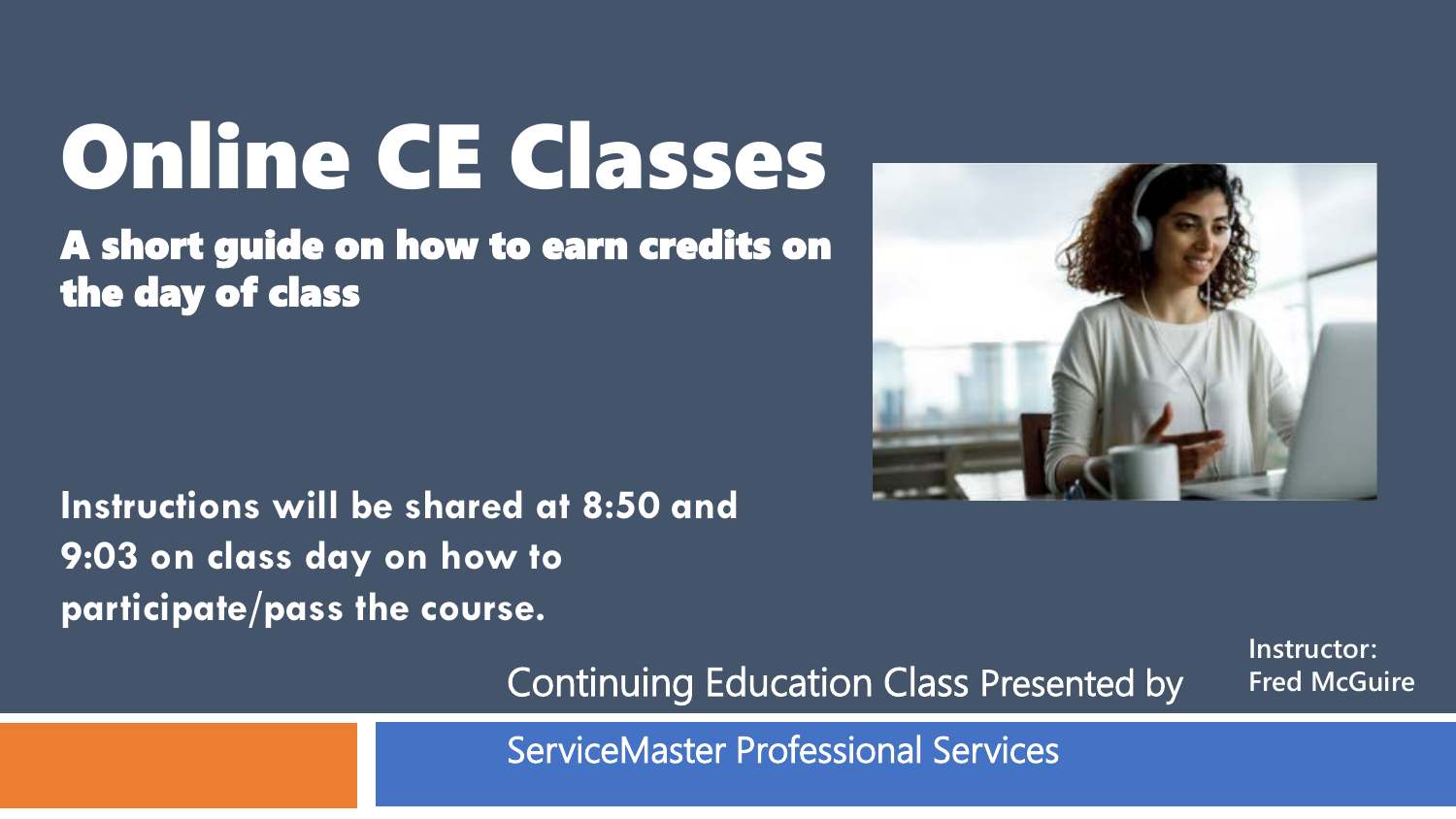### For Best Results Today

▪ **Listen with headphones.**

- **We will be showing several videos and we don't want you to miss anything.**
- **Adjust volume once.**

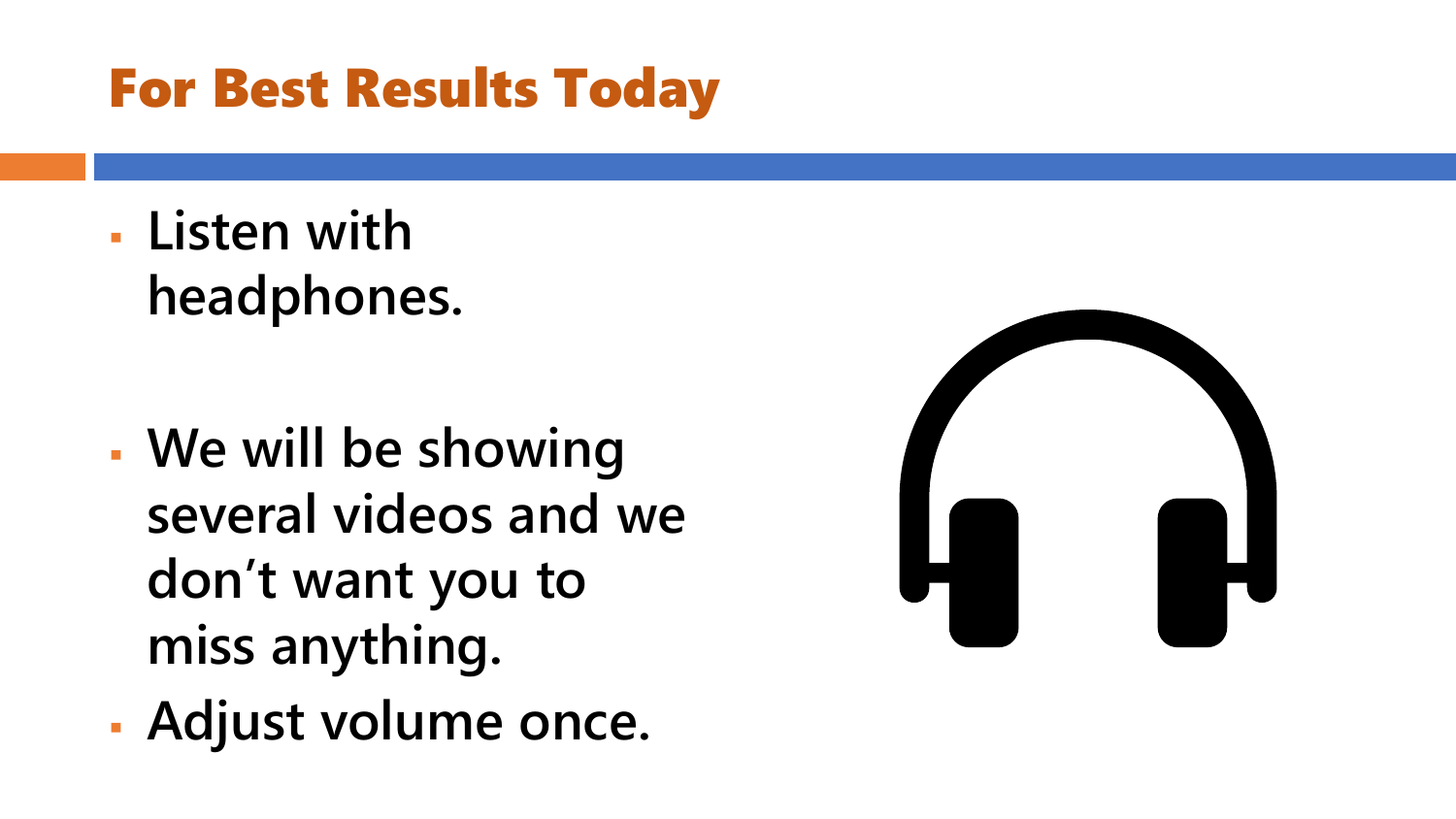### To Earn Credit Today

### ▪ **Interest Rating**

- **You need to have a 70 or greater to get credit today out of 100.**
- **People with 2 or more screens won't pass. Turn it off or disconnect it.**
- **That means that this presentation must be on your Main Screen.**

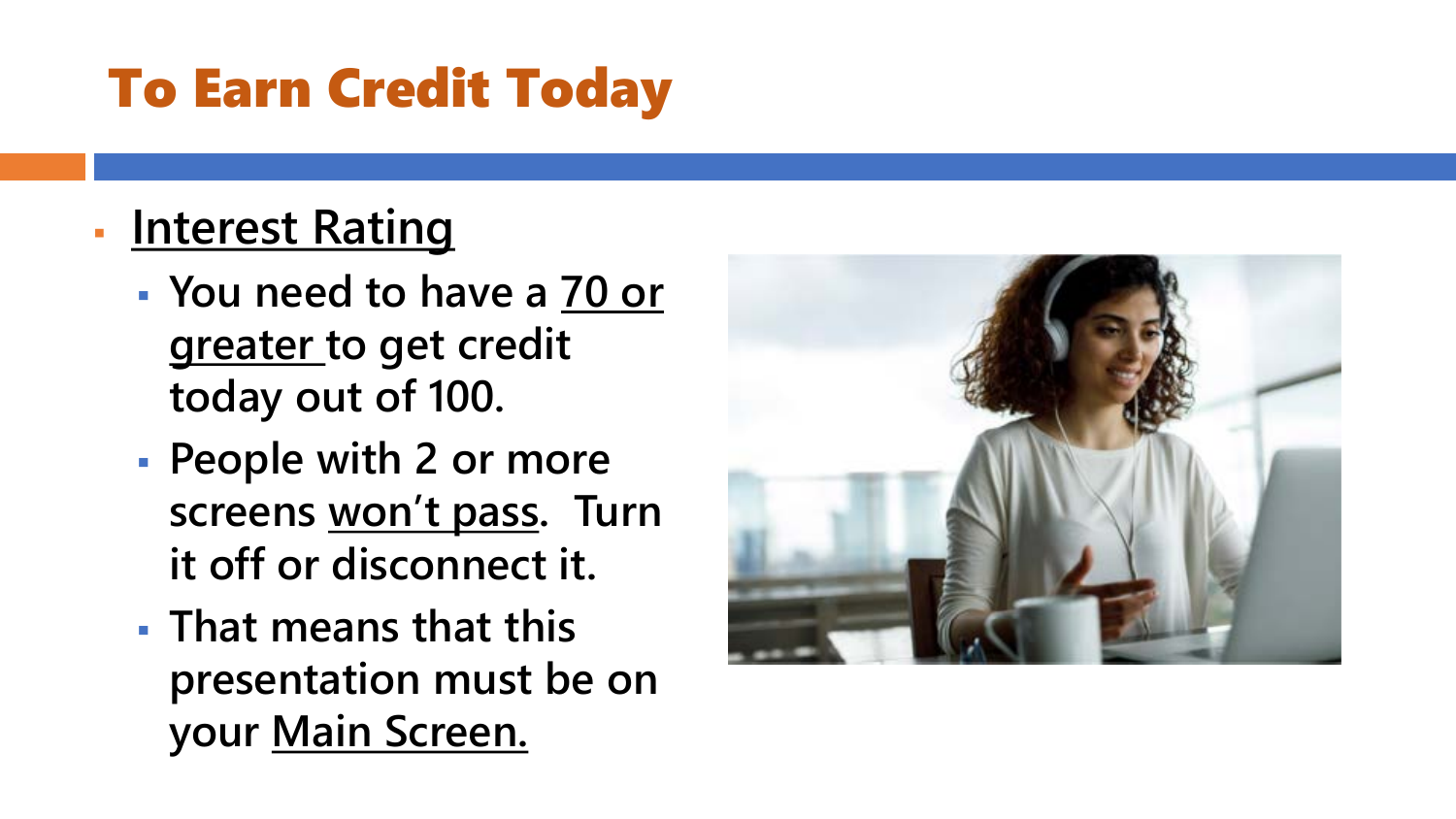## The Interest Rating Equation – 6 Inputs

- **1. (R) Registration Data - Percent of completed questions**
- **2. (P) Polling - Percent of answered poll questions**
- **3. (Q) Q&A - ([The number of times an attendee initiated dialogue] divided by [most frequently initiated attendee dialogue attempts]) times 100**
- **4. (A) Attentiveness - Percent of time the GoToWebinar Viewer was the primary window on the attendee's screen**
- **5. (S) Survey - Percent of completed survey questions**
- **6. (L) Attendance length - ([Attendee end time minus attendee start time] divided by [longest attendee length]) times 100**

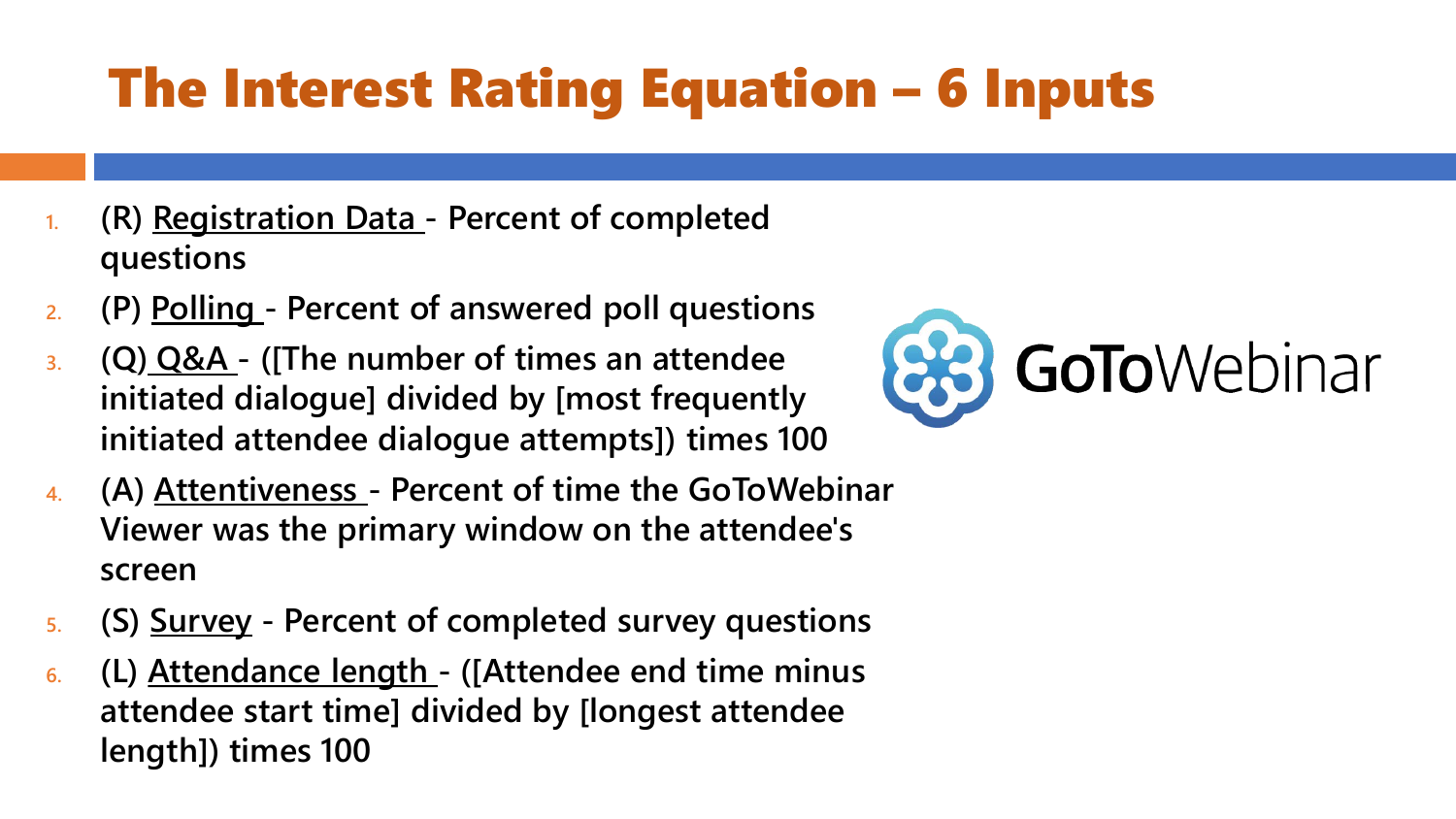### Registration Data



### Course Name

▪ **All questions/fields are required so your registration is complete**

| Packout Claims: It's just stuff, but |  |  |  |  |
|--------------------------------------|--|--|--|--|
|--------------------------------------|--|--|--|--|

Not well inter is offered several times. Select the date and time that works treat for you

Wed. Dec 15, 2021 9:00 AW - 12:00 PM CST

### Stone in My Time Zone

Some losses require a removal, or Packout, of the client's belongings in a home. An important review of fiow a company handles their prized possessions.



### \*Required field

First Name<sup>\*</sup> **Tried:** 

**Last Name** 

McGuve

### **(R) Registration Data - Percent of completed questions**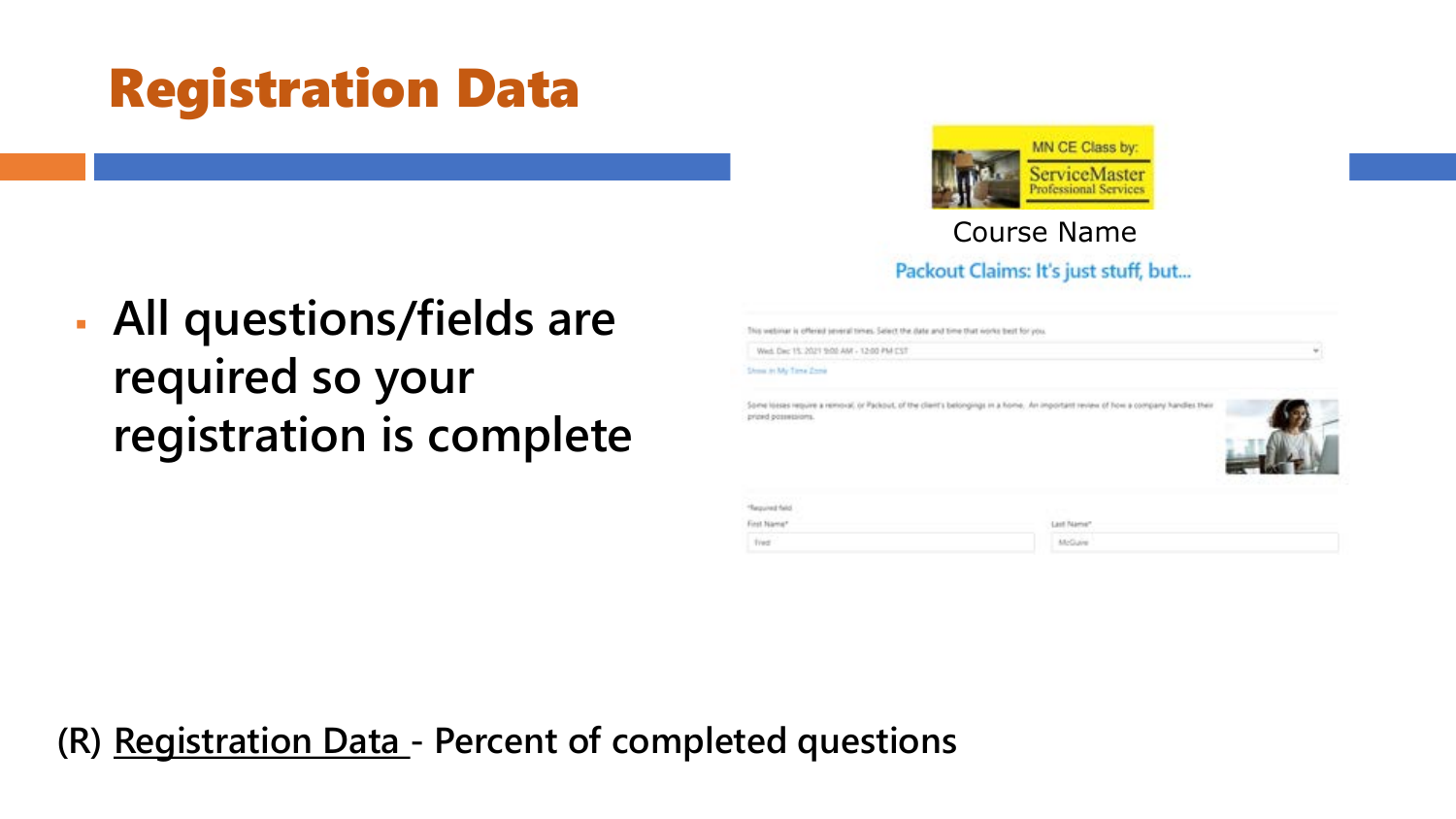

- **2 Polls each hour – you must participate in each one.**
- **Will pop-up on your screen.**
- **Answer and submit.**
- **However you don't need to get answers correct.**

**(P) Polling - Percent of answered poll questions**

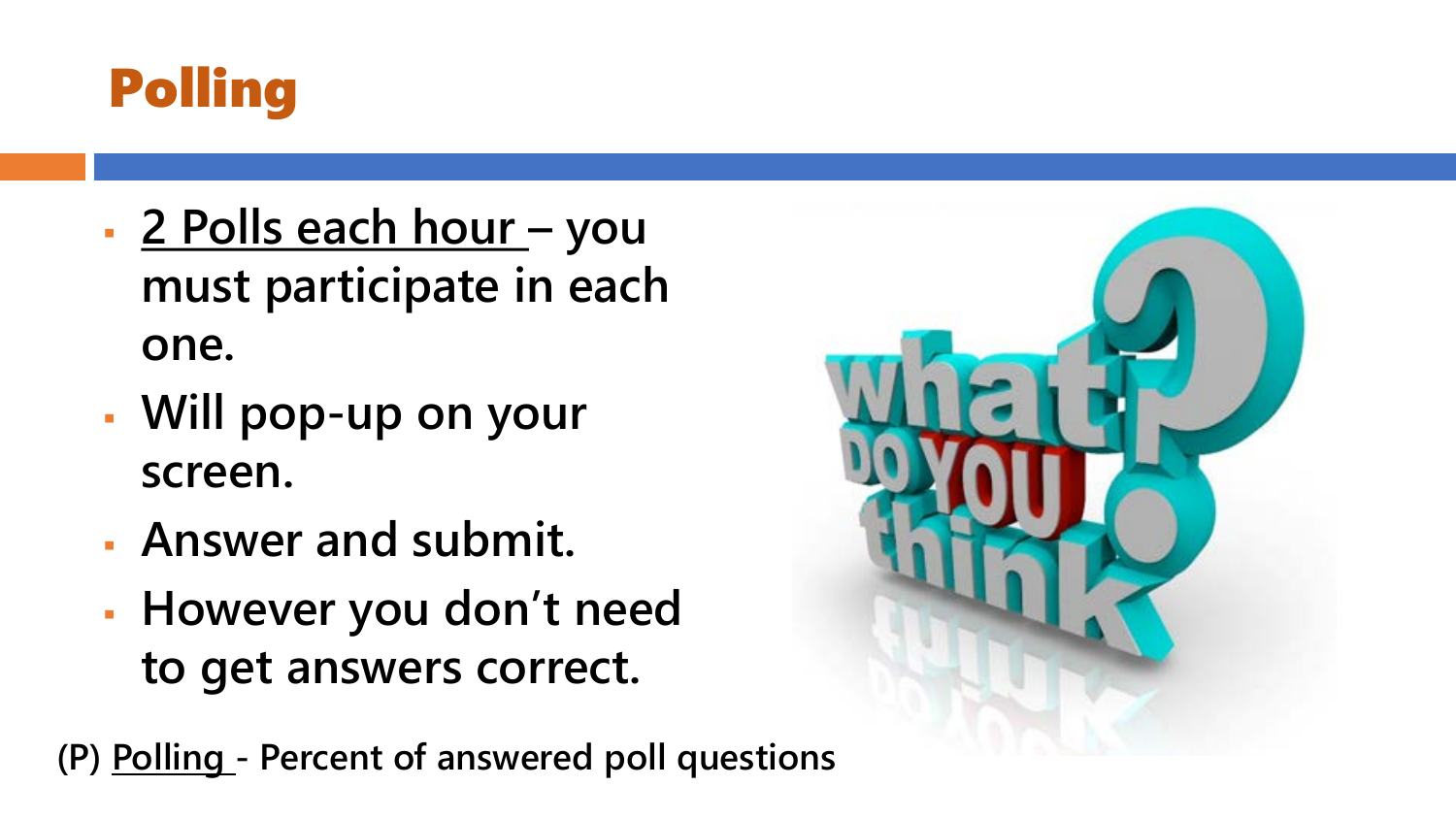### *GoToWebinar* Side Navigation

- **You see this on the right of your screen.**
- **It can be moved where you would like it.**

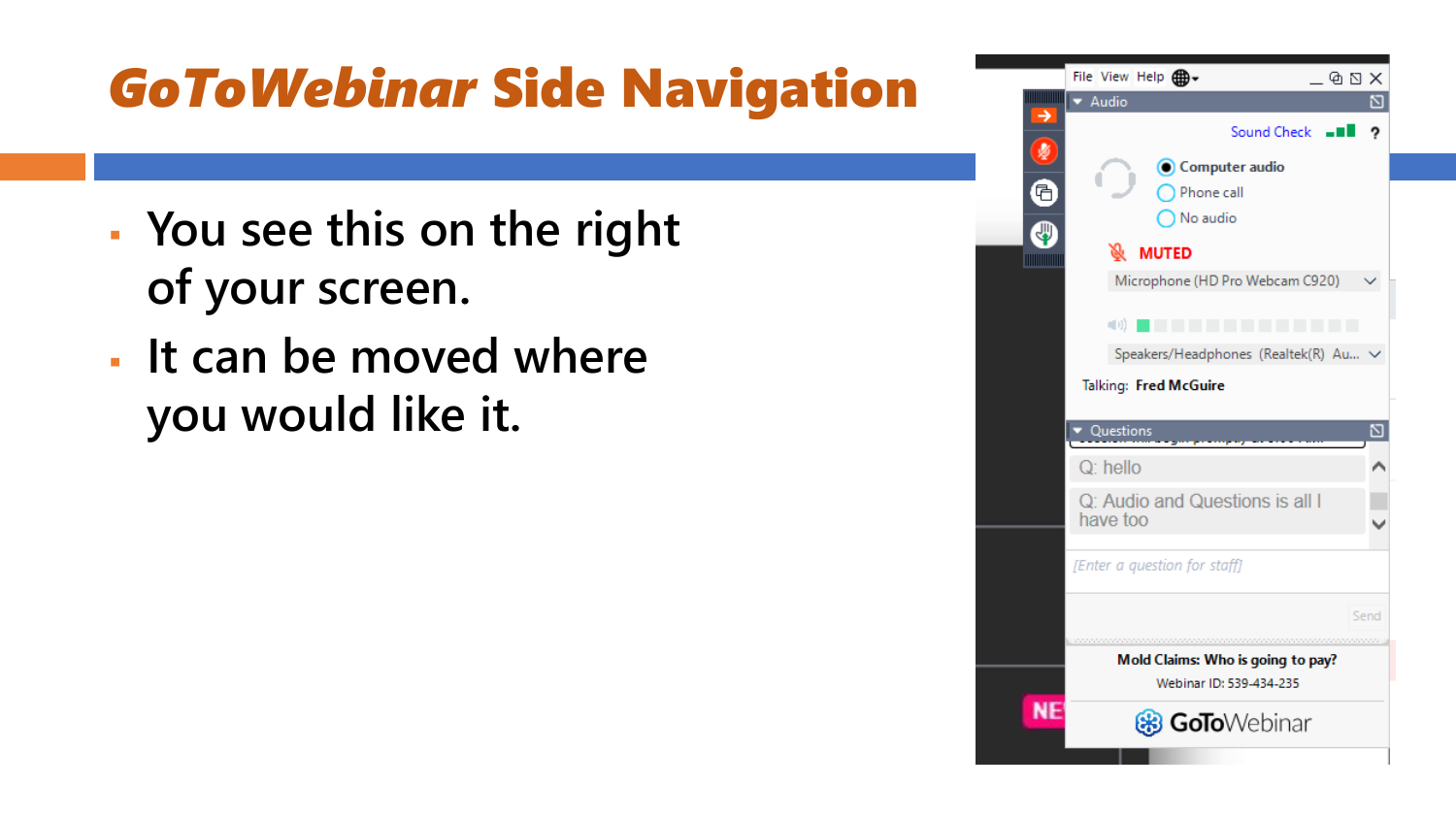

**(Q) Q&A - ([The number of times an attendee initiated dialogue] divided by [most frequently initiated attendee dialogue attempts]) times 100**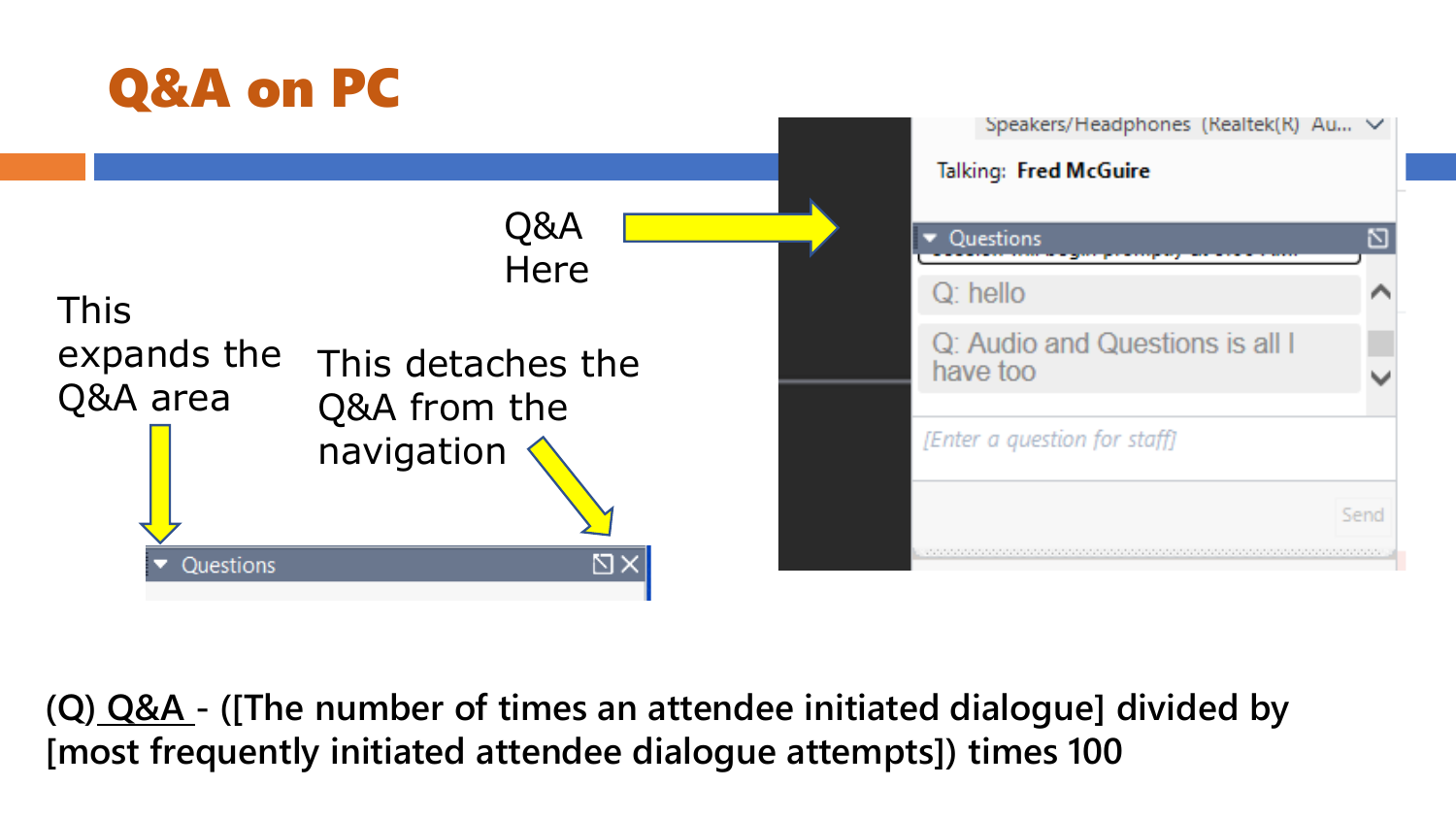### Q&A on Smart Phone

## Phone App

Q&A **Here**  Organizer Fred McGuire Presenter :: **Fred McGuire** 

**Disconnect from Audio** 

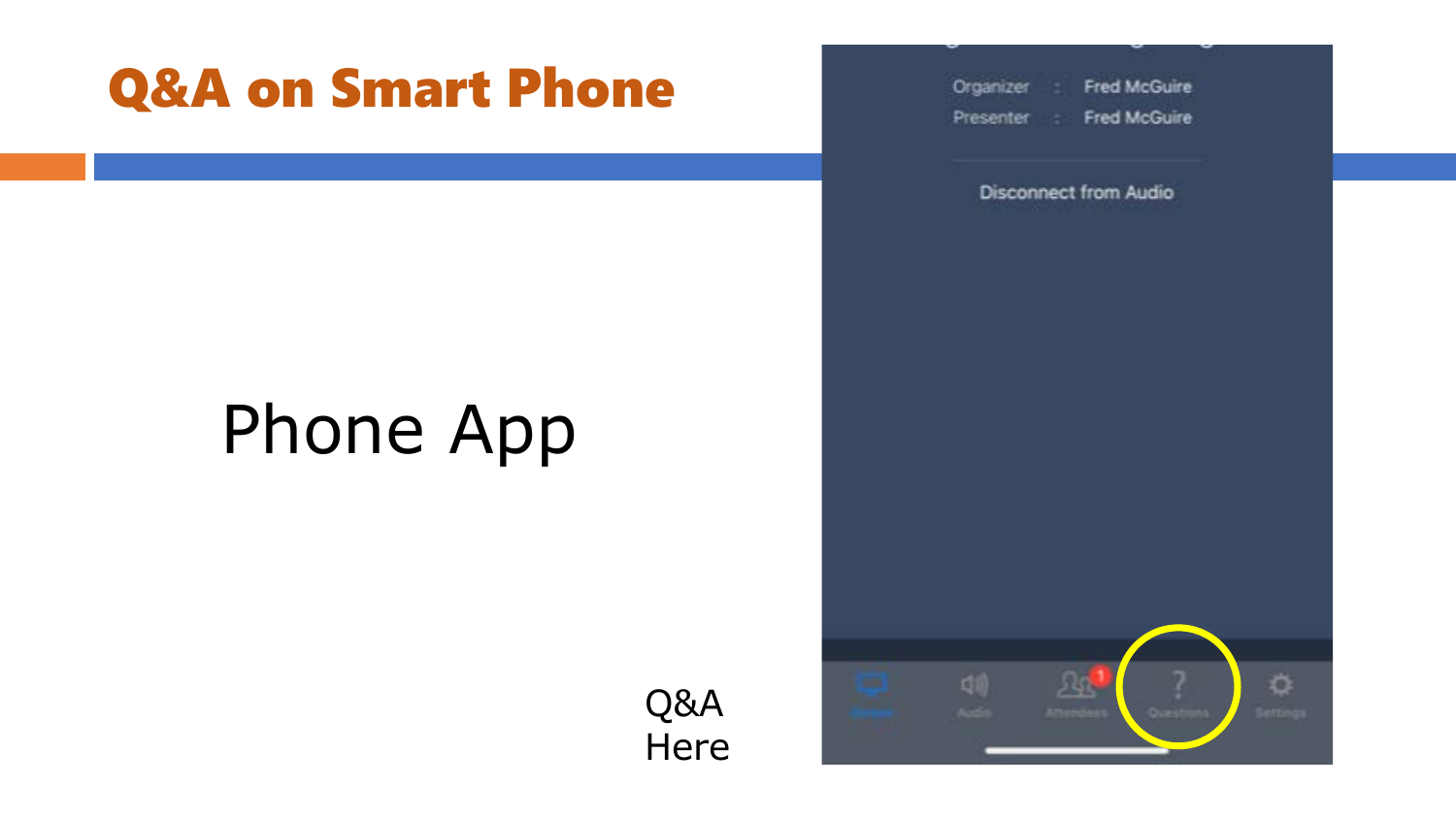### Attentiveness

▪ **DO NOT click outside your webinar screen. This can nullify your attendance.** 



**(A) Attentiveness - Percent of time the GoToWebinar Viewer was the primary window on the attendee's screen**

Even during breaks!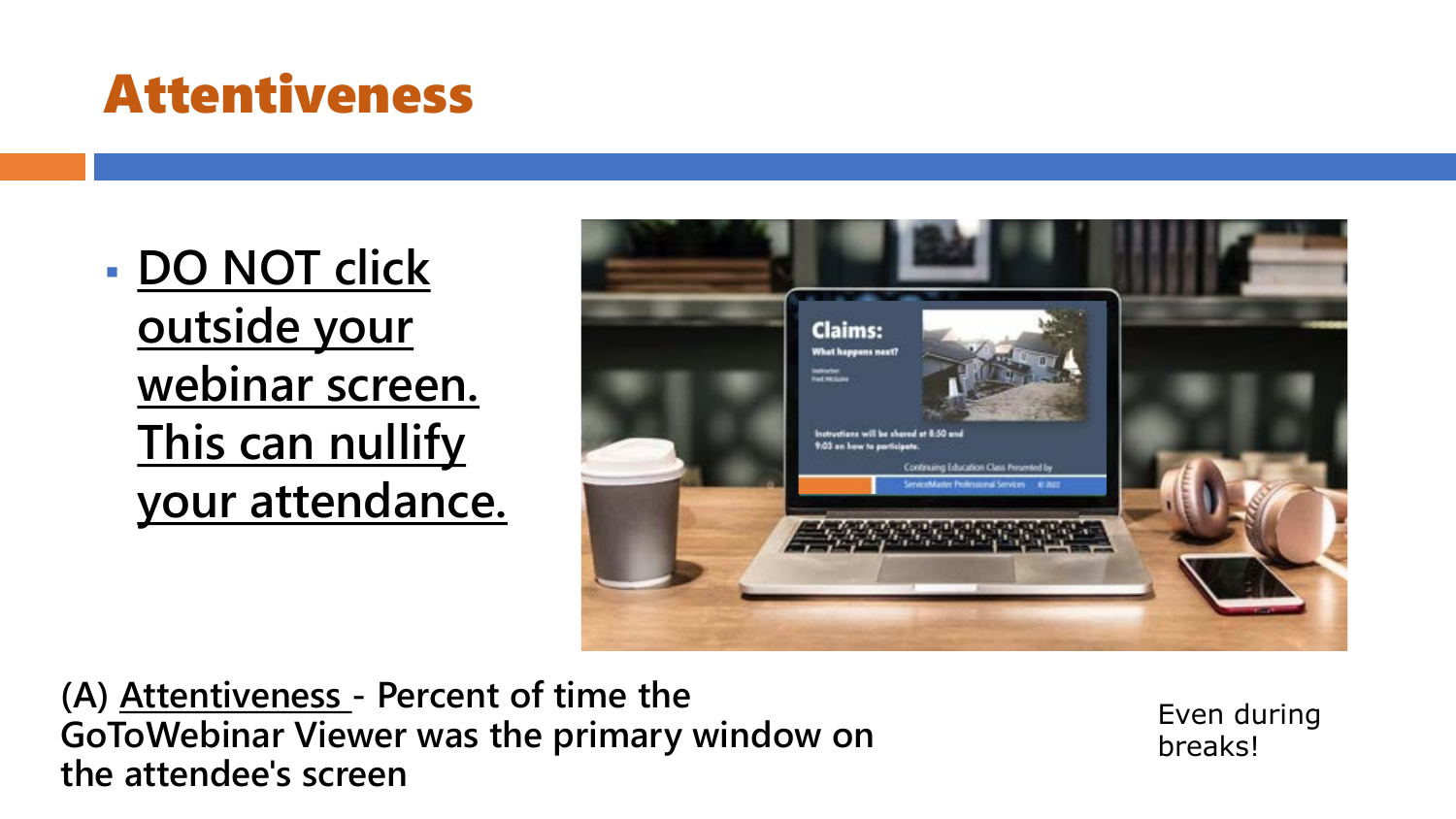### Attentiveness

- I can attest that the scoring had to be because I was plugged into multiple screens! Same attendance as the Tuesday CE that was 43 and Thursdays I completely unplugged from my docking station and it was 92.
- 52 on Hoarding class and then they switched to one screen and the score was 99.

**(A) Attentiveness - Percent of time the GoToWebinar Viewer was the primary window on the attendee's screen**

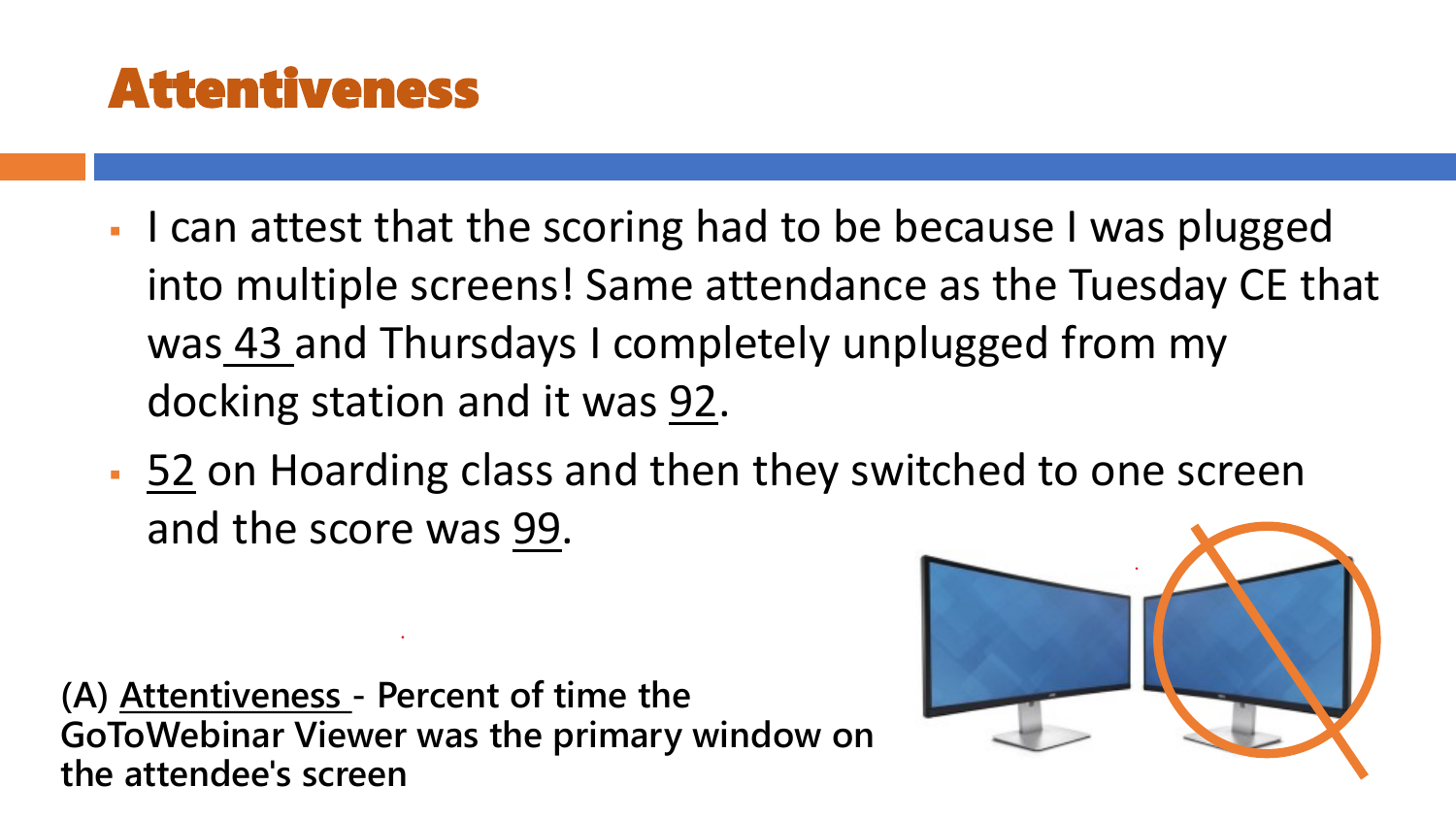

- **Once you log out of the course today, you will be sent a short 3 question survey.**
- **Please complete.**
- **The survey is expected for each attendee.**



**(S) Survey - Percent of completed survey questions**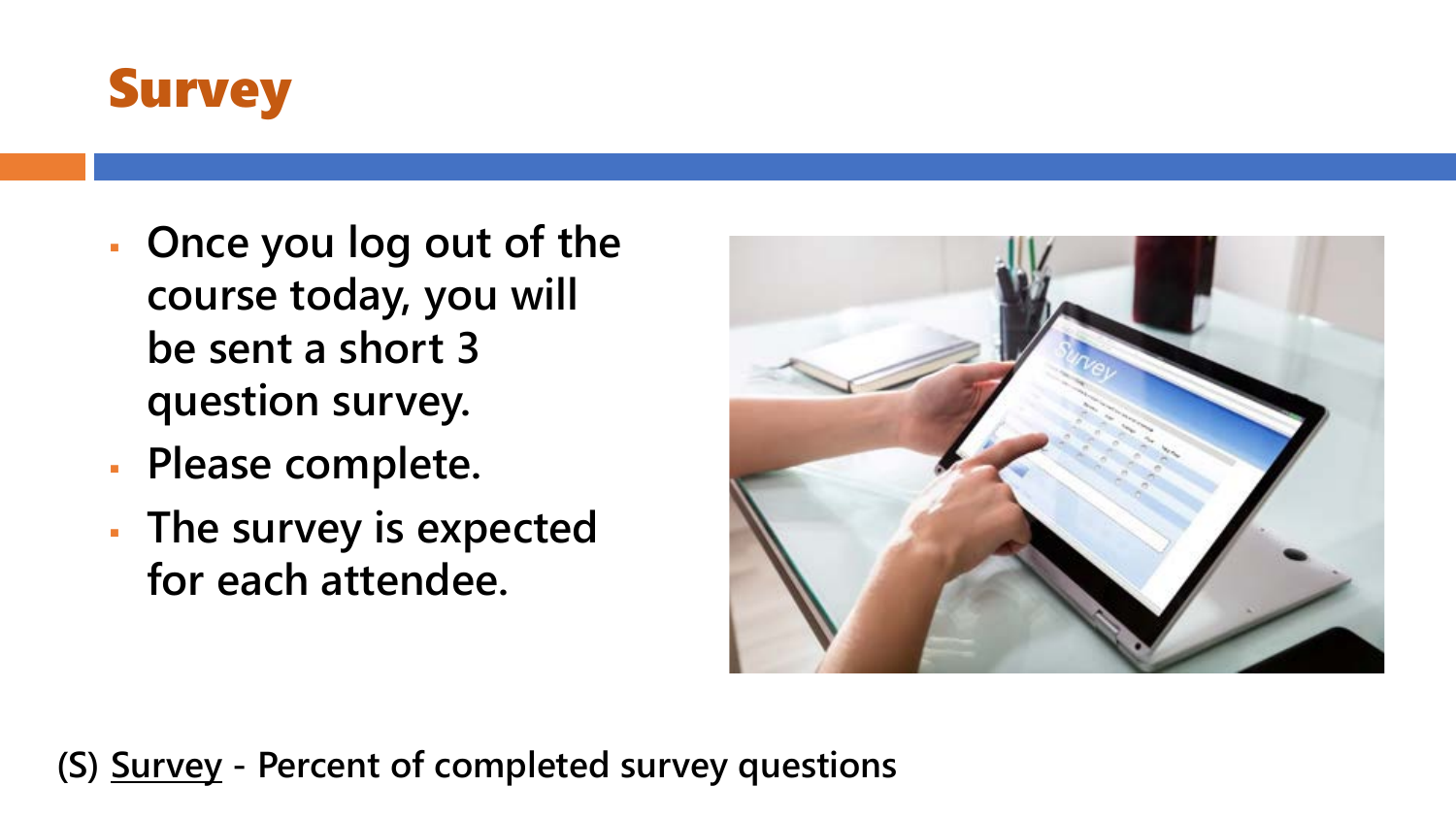### Attendance Length

- **Electronic Reports will be generated after class.**
- **The "Attendee" comprehensive report is used.**



**(L) Attendance length - ([Attendee end time minus attendee start time] divided by [longest attendee length]) times 100**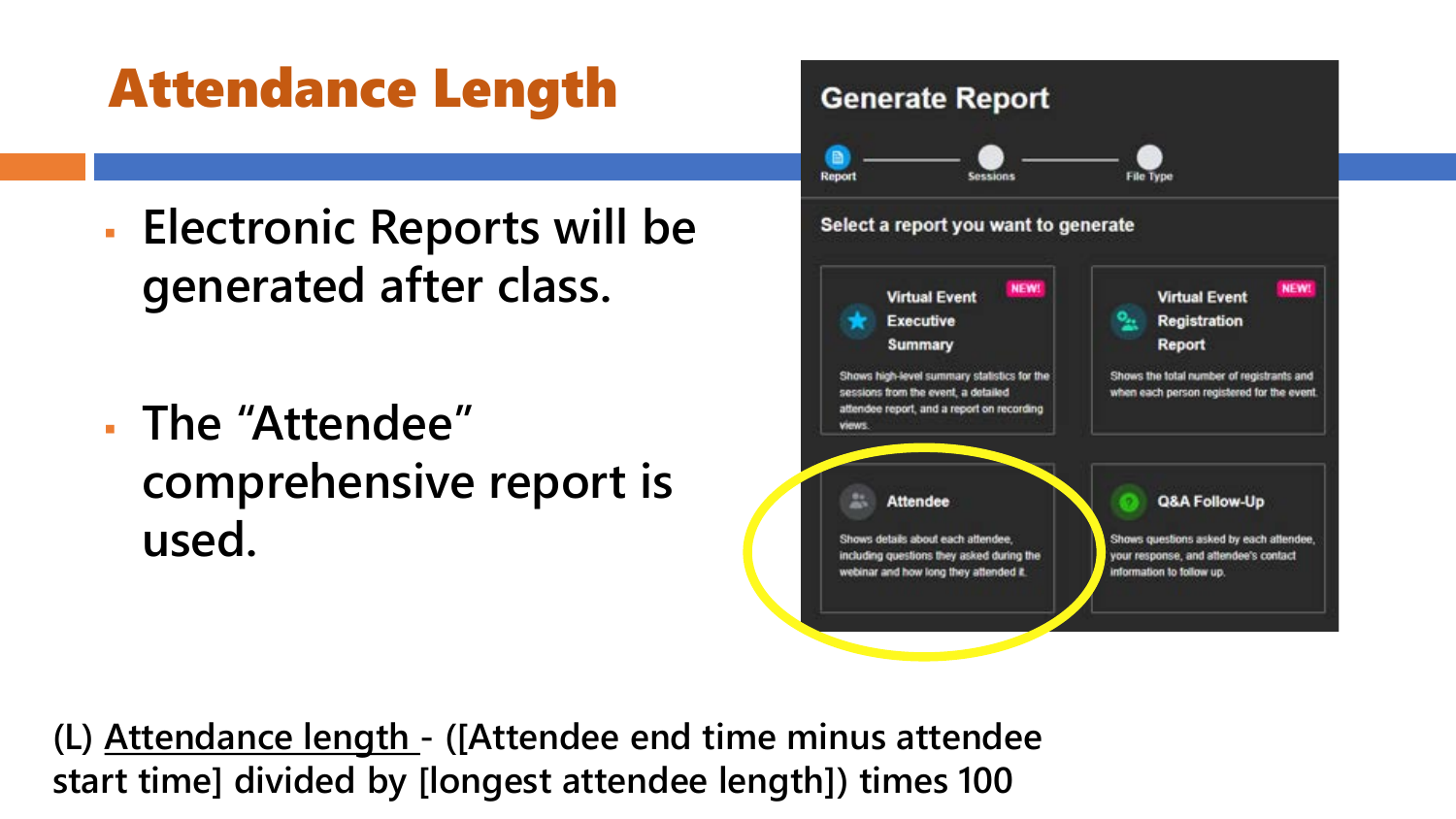### Wifi Issues?

▪ **If disconnected, go back in right away and you should be approved.**